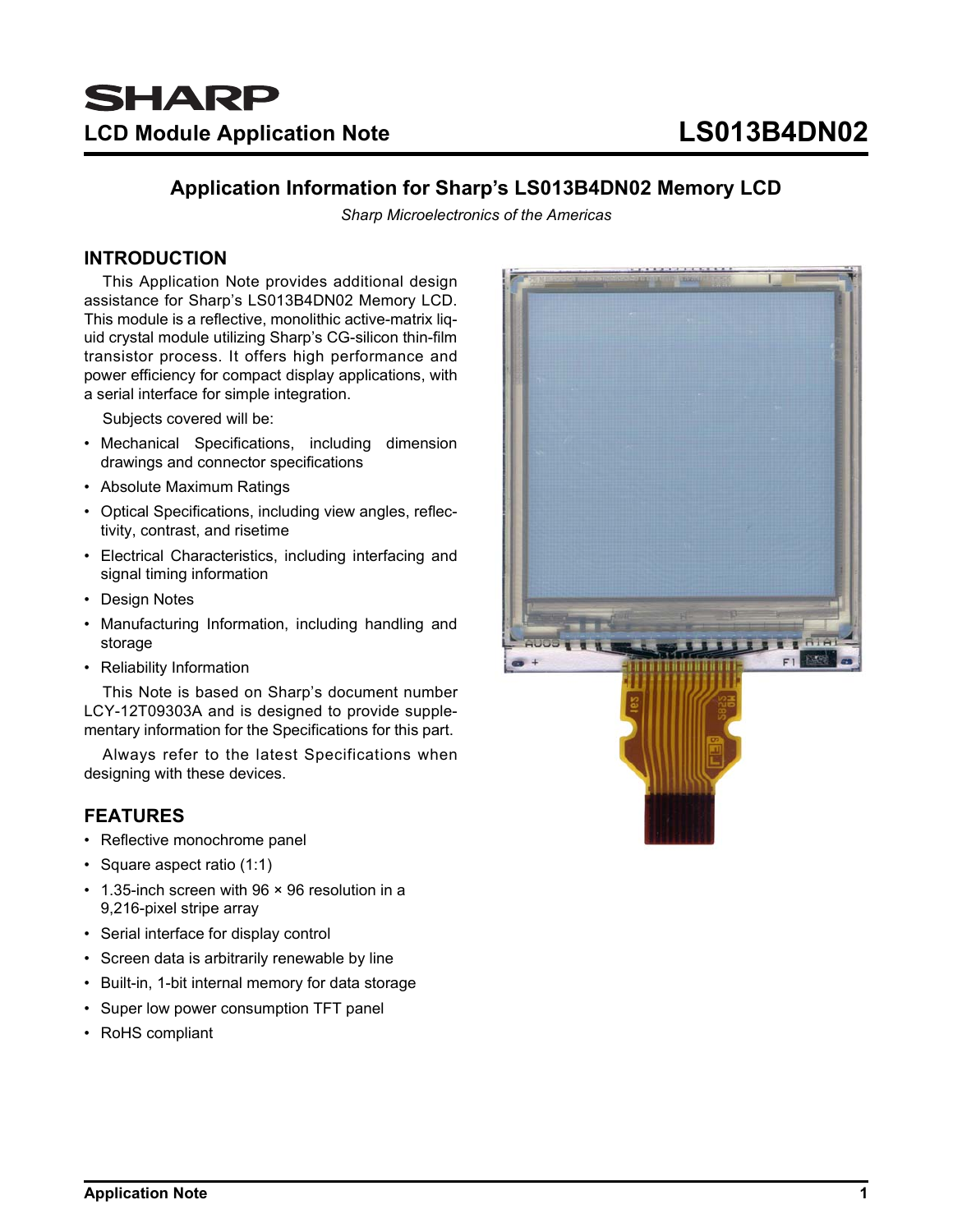# **MECHANICAL SPECIFICATIONS**

| <b>PARAMETER</b>                 | <b>SPECIFICATION</b>                         | <b>UNIT</b>              |
|----------------------------------|----------------------------------------------|--------------------------|
| Screen Size                      | 1.35                                         | Inch                     |
| <b>Viewing Area</b>              | 24 (H) $\times$ 24 (V)                       | mm                       |
| Dot Configuration (Square panel) | $96(H) \times 96(V)$                         | <b>Dots</b>              |
| Dot Pitch                        | $0.252$ (H) $\times$ 0.252 (V)               | mm                       |
| Pixel Array                      | <b>Stripe Array</b>                          | $\overline{\phantom{0}}$ |
| <b>External Dimensions</b>       | 28.2 (W) $\times$ 32.34 (H) $\times$ 1.4 (D) | mm                       |
| Mass                             | 3.6 (TYP.)                                   | g                        |
| Surface Hardness                 | 3H                                           | <b>Pencil hardness</b>   |

# **External Dimensions**

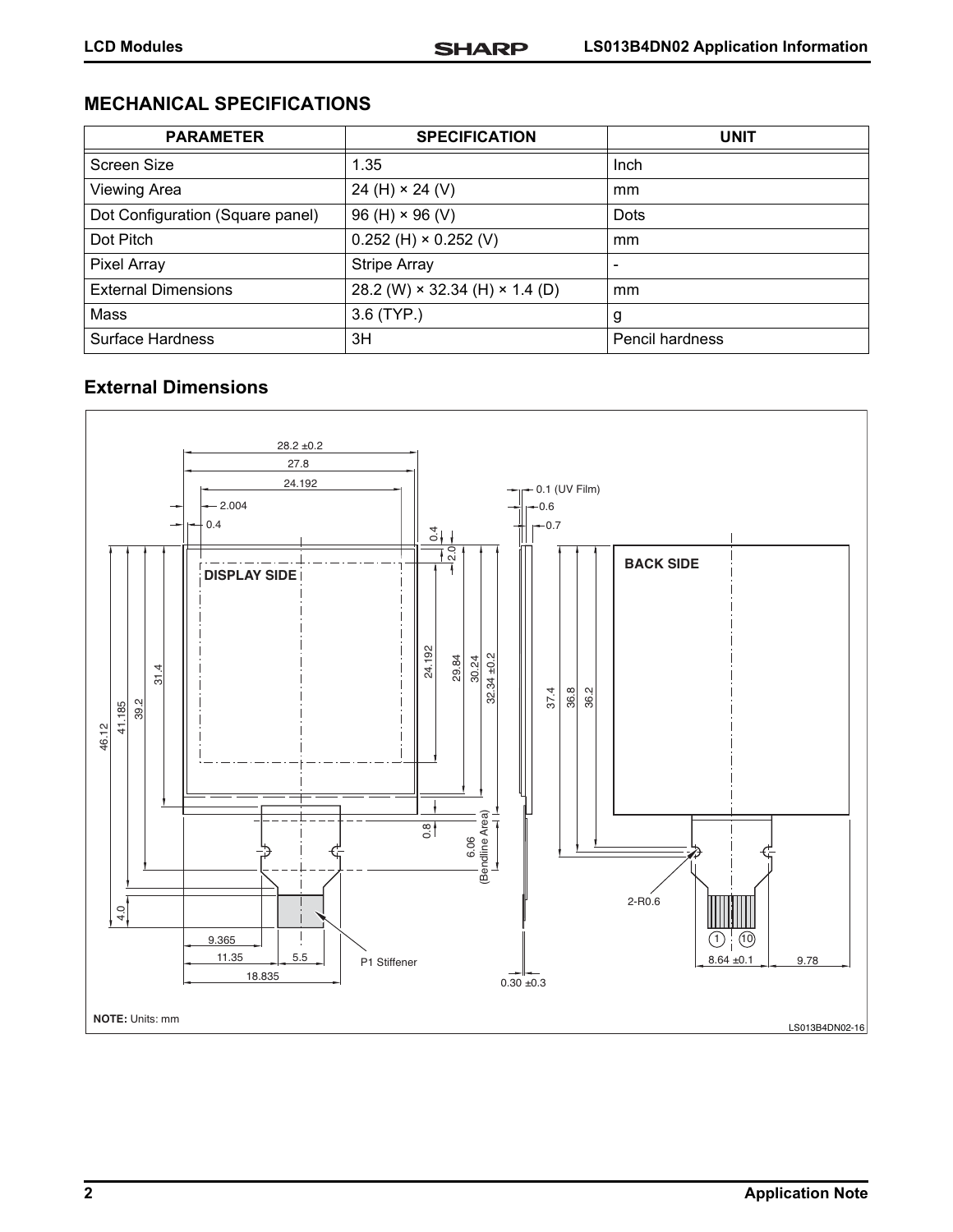|  | <b>Connector Specifications</b> |
|--|---------------------------------|
|--|---------------------------------|

| <b>TERMINAL</b> | <b>SYMBOL</b>   | I/O          | <b>FUNCTION</b>                                 | <b>NOTES</b>   |
|-----------------|-----------------|--------------|-------------------------------------------------|----------------|
|                 | <b>SCLK</b>     | <b>INPUT</b> | Serial clock signal                             |                |
| 2               | <b>SI</b>       | <b>INPUT</b> | Serial Data input signal                        |                |
| 3               | <b>SCS</b>      | <b>INPUT</b> | Chip select signal                              |                |
| 4               | <b>EXTCOMIN</b> | <b>INPUT</b> | External COM inversion signal input (H: enable) | 1              |
| 5               | <b>DISP</b>     | <b>INPUT</b> | Display ON/OFF signal                           | $\overline{2}$ |
| 6               | <b>VDDA</b>     | <b>POWER</b> | Power supply (Analog)                           |                |
| $\overline{7}$  | <b>VDD</b>      | <b>POWER</b> | Power supply (Digital)                          |                |
| 8               | <b>EXTMODE</b>  | <b>INPUT</b> | COM inversion select terminal                   | 3              |
| 9               | VSS             | <b>POWER</b> | GND (Digital)                                   |                |
| 10              | <b>VSSA</b>     | <b>POWER</b> | GND (Analog)                                    |                |

#### **Table 1. Input Terminals and Functions**

#### **NOTES:**

1. EXTCOMIN is HIGH enabled. When LOW, the serial input flag is enabled. See [Figure 13](#page-12-1) and [Figure 14](#page-12-0) for recommended circuits.

2. DISP enables/disables the display. All pixels will revert to Normal mode (reflective) when LOW. When DISP = H, data in the pixel memories displays normally.

3. EXTMODE pin must be connected to VDD for HIGH, and to VSS for LOW. See FIGURE in *Interfacing and Signals.* 

# **Absolute Maximum Ratings**

| <b>PARAMETER</b>                         |        | <b>SYMBOL</b> | MIN.   | MAX.       | <b>UNIT</b> | <b>NOTES</b> |
|------------------------------------------|--------|---------------|--------|------------|-------------|--------------|
| Power Supply Voltage                     | Analog | <b>VDDA</b>   | $-0.3$ | $+5.8$     |             |              |
|                                          | Logic  | VDD           | $-0.3$ | $+5.8$     |             |              |
| Input Signal Voltage (HIGH)              |        |               |        | <b>VDD</b> |             | 2            |
| Input Signal Voltage (LOW)               |        |               | $-0.3$ |            |             |              |
| Storage Temperature                      |        | Tstg          | -30    | $+80$      | $^{\circ}C$ | 3            |
| Operation Temperature (at panel surface) |        | Topr1         | -20    | $+70$      | $^{\circ}C$ |              |

#### **NOTES:**

1. Applies to EXTMODE.

2. Applies to SCLK, SI, SCS, DISP, EXTCOMIN.

3. Do not exceed this temperature in any part of the module.

4. Maximum wet bulb temperature is 57°C or lower. No condensation is allowed. Condensation will cause electrical leakage and may cause the module to fail to meet this Specification.

5. "Operating Temperature" is the guaranteed temperature limits for operation.

6. For contrast, response time, and other display quality determination, use Ta =  $+25^{\circ}$ C.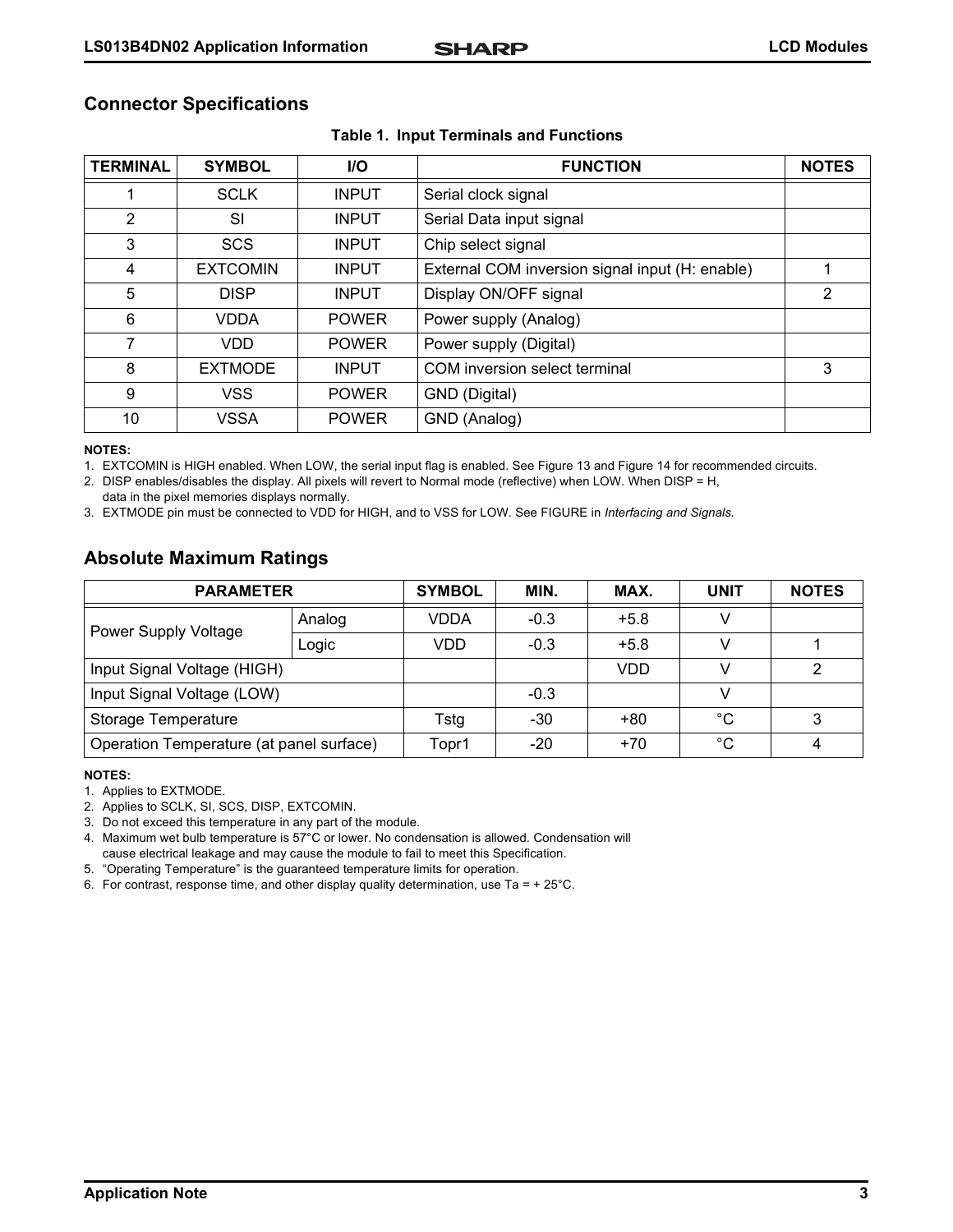# **OPTICAL SPECIFICATIONS**

|                           |             |                          |      |            |      |                      | Ta = $25^{\circ}$ C |
|---------------------------|-------------|--------------------------|------|------------|------|----------------------|---------------------|
| <b>PARAMETER</b>          |             | <b>SYMBOL</b>            | MIN. | TYP.       | MAX. | <b>UNIT</b>          | <b>NOTES</b>        |
|                           | H           | $\theta$ 21, $\theta$ 22 |      | <b>TBD</b> |      | $\circ$<br>(degrees) |                     |
| Viewing Angle $CR \geq 5$ | v           | $\theta$ 11              |      | TBD        |      | $\circ$<br>(degrees) |                     |
|                           |             | $\theta$ 12              |      | <b>TBD</b> |      | ۰<br>(degrees)       |                     |
| <b>Contrast Ratio</b>     |             | <b>CR</b>                | 5    | 10         |      |                      | 2                   |
| <b>Reflectivity Ratio</b> |             | R                        |      | 50         |      | $\%$                 | 2                   |
| Response Time             | <b>Rise</b> | tr                       |      | 50         |      | ms                   | 3                   |
|                           | Fall        | tf                       |      | 50         |      | ms                   | 3                   |
| Chromaticity              | White       | X                        |      | 0.313      |      |                      | $\overline{2}$      |
|                           |             |                          |      | 0.338      |      |                      | 2                   |

#### **NOTES:**

- 1. Viewing Angle is described as clock positions: θ12 = 12 o'clock, θ11 = 6 o'clock, θ21 = 3 o'clock, θ22 = 9 o'clock. See [Figure 1.](#page-3-0)
- 2. Contrast Ratio, Reflectivity Ratio, and Chromaticity are measured through the use of an integrating sphere. See [Figure 2](#page-3-1).
- 3. Response Time is measured by the change interval in an optical receiver when the test panel's signal is transitioned from white to black to white. See [Figure 3](#page-4-1) for the measurement setup and [Fig](#page-4-0)[ure 4](#page-4-0) for the output waveshape.



<span id="page-3-0"></span>**Figure 1. Viewing Angle**



<span id="page-3-1"></span>**Figure 2. Setup for Contrast, Reflection Ratio, and Chromaticity**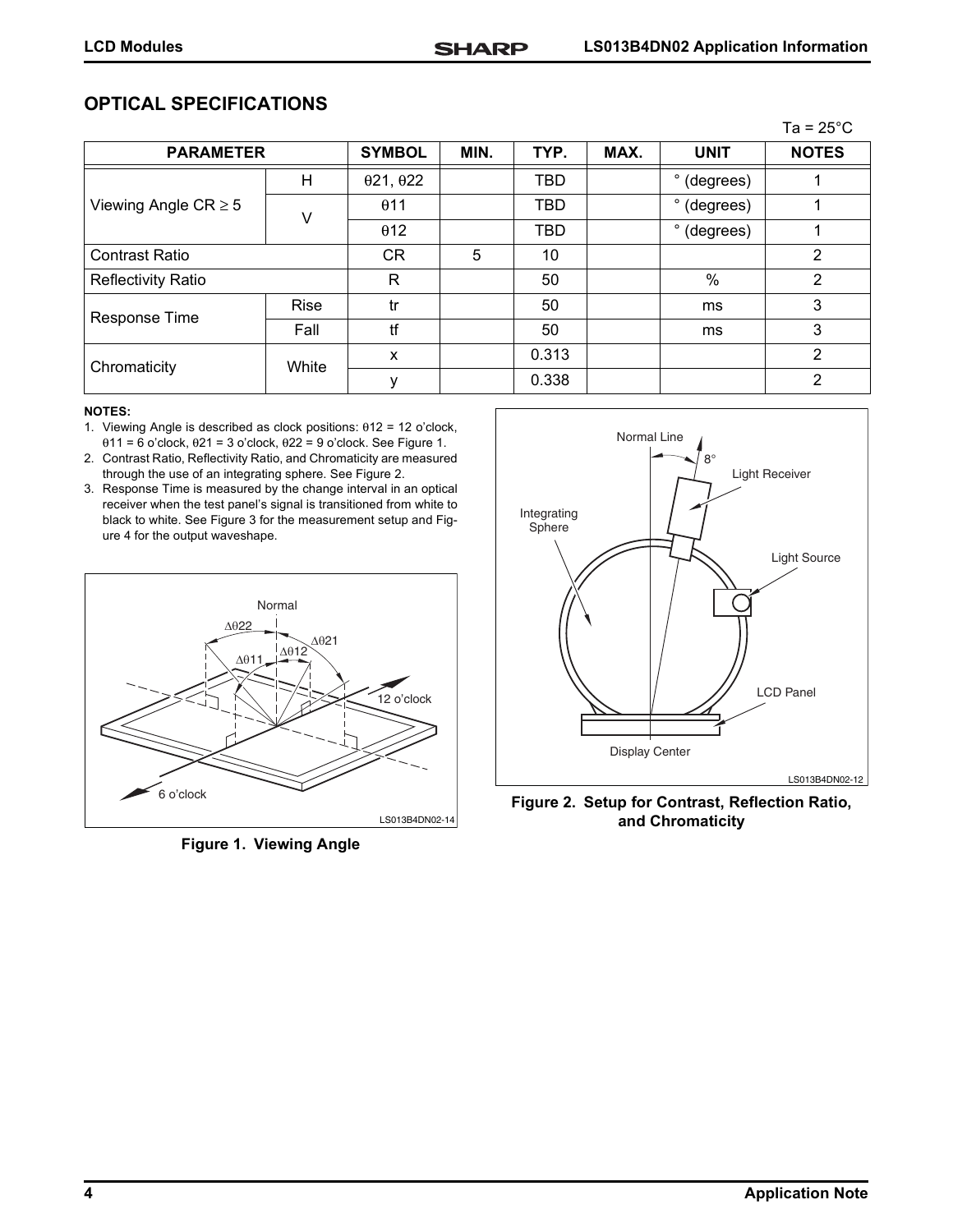100%

90%

10% 0%

Photo-detector Output

Photo-detector Output

LS013B4DN02-15

<span id="page-4-0"></span>**Figure 4. Response Time**

Time

 $\tau$ r  $\frac{1 \text{ Im } \theta}{\tau d}$ 

White White White Black



<span id="page-4-1"></span>**Figure 3. Setup for Response Time**

# **ELECTRICAL SPECIFICATIONS**

Here are the Recommended Operating Conditions for this module, with VSS (GND) =  $0V$  and Ta =  $25^{\circ}$ C.

| <b>PARAMETER</b>      |             | <b>SYMBOL</b> | MIN.    | TYP.   | MAX.         | <b>UNIT</b> | <b>NOTES</b> |
|-----------------------|-------------|---------------|---------|--------|--------------|-------------|--------------|
|                       | Analog      | <b>VDDA</b>   | $+4.8$  | $+5.0$ | $+5.5$       |             |              |
| Power supply          | Logic       | VDD           | $+4.8$  | $+5.0$ | $+5.5$       |             |              |
| Input signal voltage  | <b>HIGH</b> | VIH           | $+2.70$ | $+3.0$ | $<$ VDD      |             | 2            |
|                       | LOW         | VIL           | VSS     | VSS    | $VSS + 0.15$ |             |              |
| Input leakage current | <b>HIGH</b> | <b>IOH</b>    |         |        | TBD          | μA          |              |
|                       | LOW         | <b>IOL</b>    |         |        | TBD          | μA          | -4           |

#### **NOTES:**

1. 3 V or less is recommended; never exceed VDD.

2. EXTMODE = H

- 3. VI = 3 V; applies to SCLK, SI, SCS, DISP, EXTCOMIN
- 4. VI = 0 V; applies to SCLK, SI, SCS, DISP, EXTCOMIN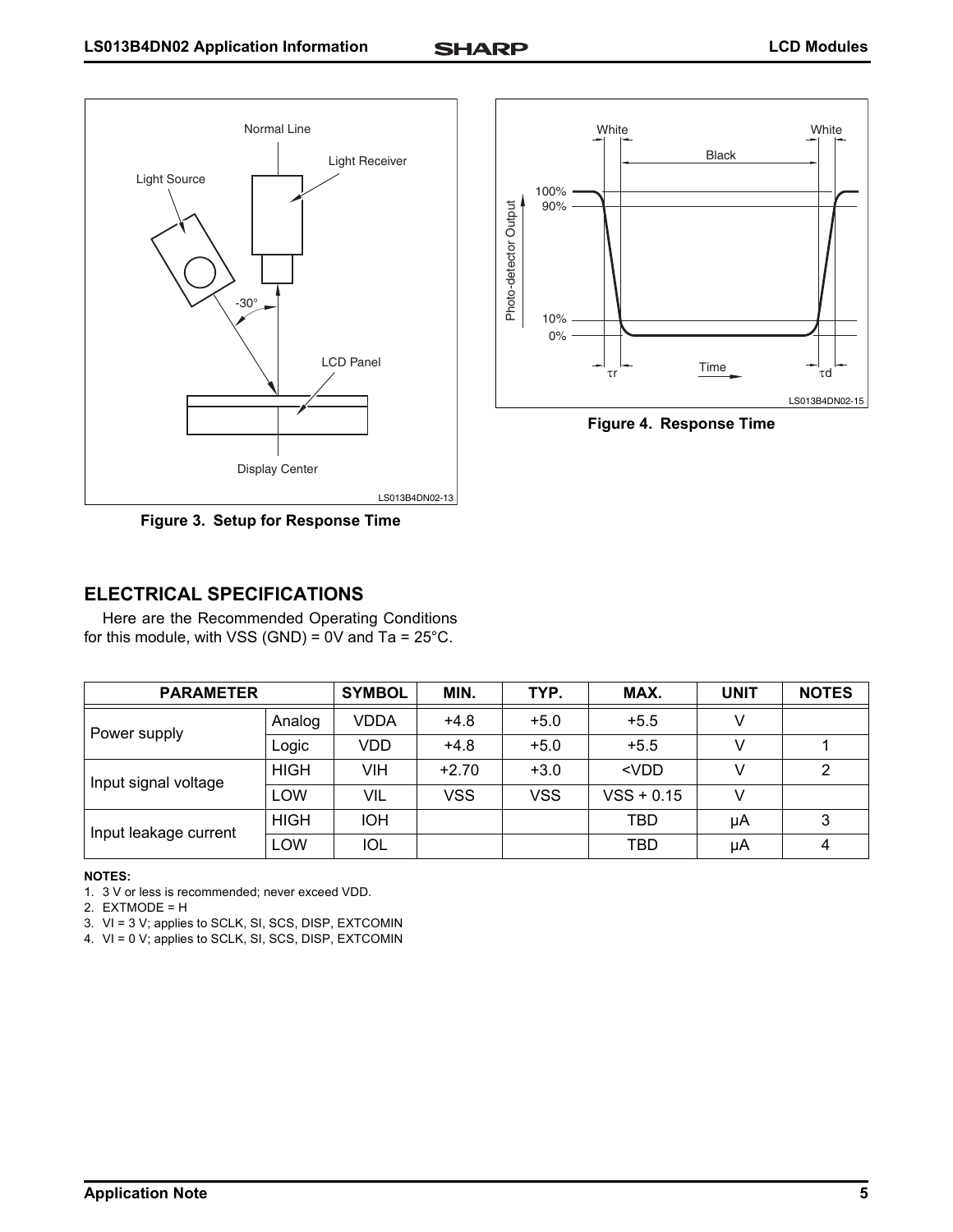# **Power Consumption**

This module has the ability to shut down most of its logic circuits when in Static mode (not being updated). It has two levels of power consumption: Static and Dynamic Display.

Static Display: 15 µW (TYP.) Vertical stripe display; fully static, no display updates.

• This includes a 1 Hz VCOM toggle, and VDD = 5 V, VDDA =  $5$  V,  $f$ SCLK =  $1$  MHz,  $f$ SCS =  $1$  Hz

Dynamic Display: 30 ȝW (TYP.) Vertical stripe display; updated at a 1 Hz rate.

• VDD = 5 V, VDDA = 5 V,  $fSCLK = 1$  MHz,  $fSCS = 1 Hz$ 

These numbers represent average power, not peak power usage when driving VCOM. Always allow for a margin in power supply design.

# **Decoupling Capacitors**

Use of a decoupling capacitor on VDD and VDDA is recommended, even when the two supplies are tied together. See [Figure 5](#page-5-0).

Values for these capacitors:

C1: DISP to VSS: rank B, 0.1 µF Ceramic

C2: VDDA to VSS: rank B, 1 µF Ceramic

C3: VDD to VSS: rank  $B$ , 1  $\mu$ F Ceramic

These are recommended values; actual values should be determined by the final design. Always place the decoupling capacitors as close as possible to the part as the impedance of the VDD and VSS lines is low when the module is operating.



<span id="page-5-0"></span>**Figure 5. Decoupling Capacitors**

# **Power Supply Sequencing**

This device requires proper supply sequencing on both startup and shutdown to prevent latching of the logic circuits. Refer to [Figure 6](#page-6-0).

## **POWER-UP**

VDD and VDDA must rise together or VDD must rise faster than VDDA.

- 5 V rises to nominal
- Initialize pixel memory: send D2 CLEAR ALL flag or set the display to all-white (requires >1 V)
- Latch cancellation for TCOM; requires a period to cancel the COM latch circuit by DISP = HIGH  $(requires > 30 \mu S)$
- TCOM polarity initialization by EXTCOMIN (requires  $> 30 \mu S$ )

## **POWER-DOWN**

VDD and VDDA must fall together or VDDA must fall faster than VDD.

- Initialize pixel memory (requires >1 V)
- Initialize VA, VB, and VCOM (requires >1 V)
- 5 V falls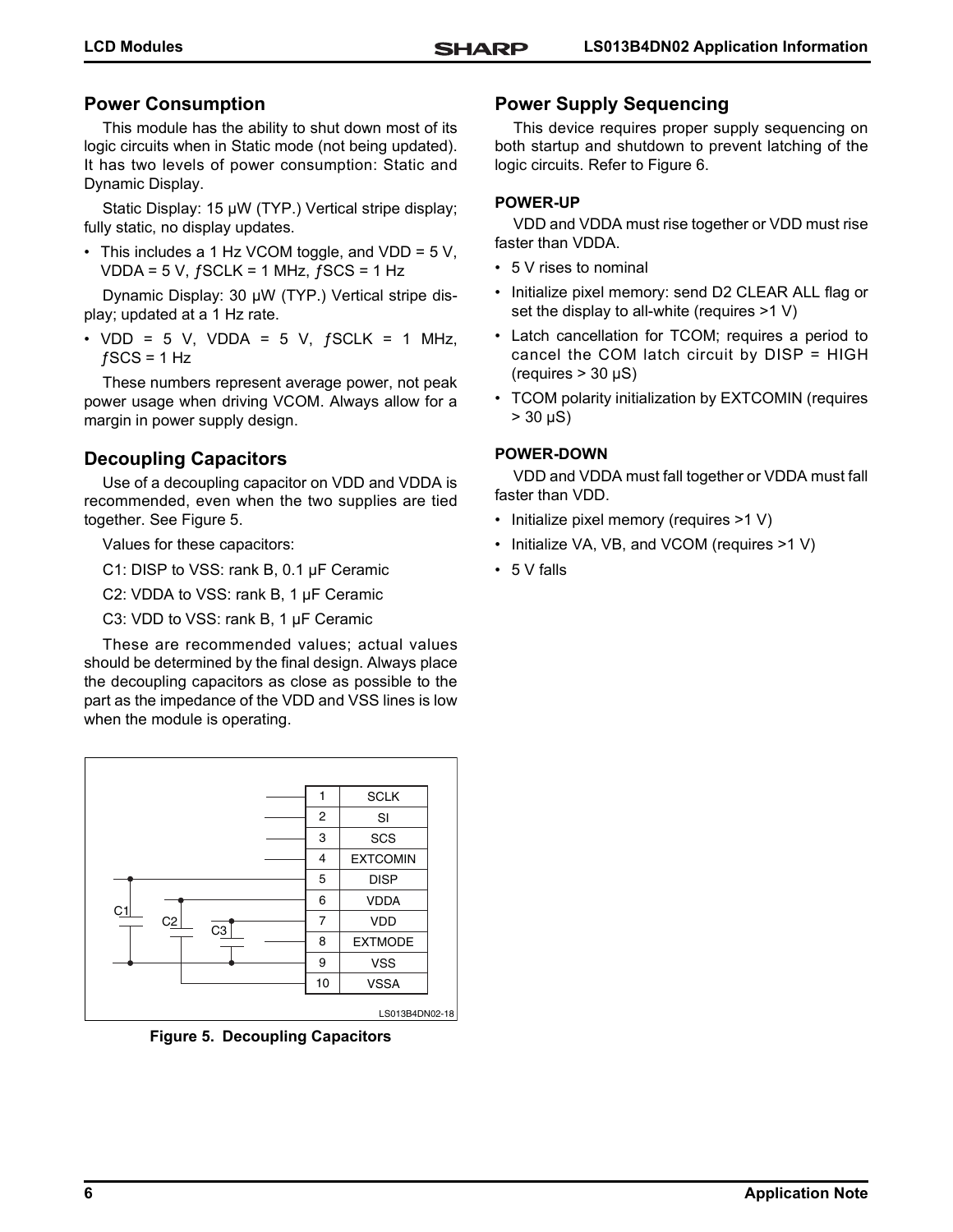

<span id="page-6-0"></span>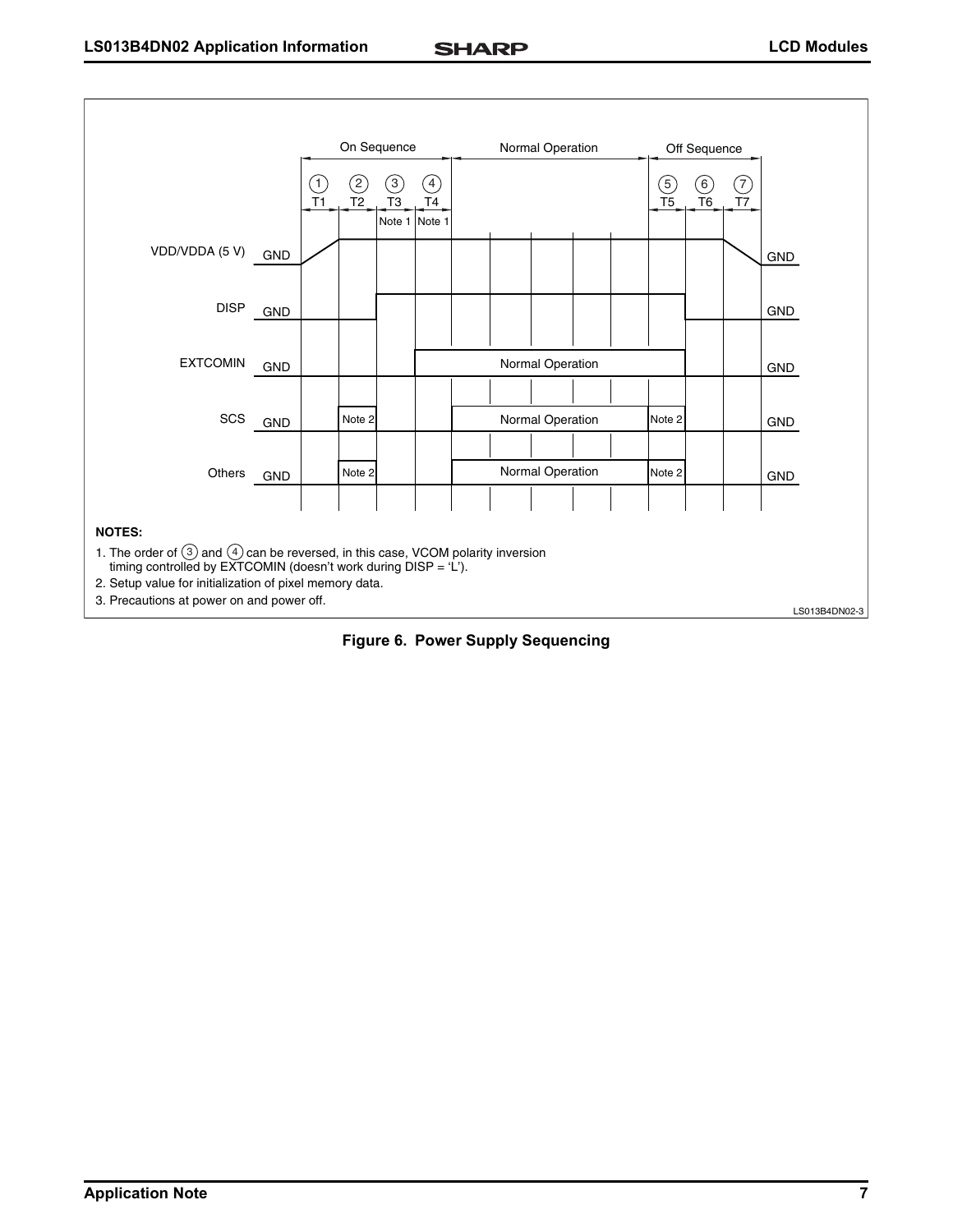# **SIGNAL DESCRIPTIONS**

Input signal characteristics are given in [Table 2](#page-7-0) and [Table 3](#page-7-1).

All measurements are at VDDA = +5.0 V, VDD = +5.0 V, GND = 0 V, Ta = 25°C.

#### **Table 2. Signal Frequencies**

<span id="page-7-0"></span>

| <b>PARAMETER</b> | <b>DESCRIPTION</b>   | MIN.  | TYP.                     | MAX. | <b>UNIT</b> |
|------------------|----------------------|-------|--------------------------|------|-------------|
| fSCS             | Frame frequency      |       | $\overline{\phantom{0}}$ | 60   | Hz          |
| fSCLK            | Clock frequency      |       |                          |      | <b>MHz</b>  |
| tV               | Vertical Interval    | 16.66 | $\overline{\phantom{a}}$ | 1000 | ms          |
| fCOM             | <b>COM Frequency</b> | 0.5   | $\overline{\phantom{0}}$ | 30   | Hz          |

#### **Table 3. Signal Transition Times**

<span id="page-7-1"></span>

| <b>PARAMETER</b>  | <b>DESCRIPTION</b>            | MIN.  | TYP. | MAX.         | <b>UNIT</b> | <b>NOTES</b>   |
|-------------------|-------------------------------|-------|------|--------------|-------------|----------------|
| trSCS             | <b>SCS Risetime</b>           |       |      | 50           | ns          |                |
| <b>tfSCS</b>      | <b>SCS Falltime</b>           |       |      | 50           | ns          |                |
| twSCSH            | <b>SCS HIGH Duration</b>      | 68    |      |              | μs          | $\overline{2}$ |
|                   |                               | 12    |      |              | μs          | 3              |
| twSCSL            | <b>SCS LOW Duration</b>       | (1)   |      |              | μs          |                |
| tsSCS             | SCS setup time                | (3)   |      |              | μs          |                |
| thSCS             | SCS hold time                 | (1)   |      |              | μs          |                |
| fSI               | SI frequency                  |       | 0.5  | $\mathbf{1}$ | <b>MHz</b>  |                |
| trSI              | SI Risetime                   |       |      | 50           | ns          |                |
| tfSI              | SI Falltime                   |       |      | 50           | ns          |                |
| tsSI              | SI setup time                 | (120) |      |              | ns          |                |
| thSI              | SI hold time                  | (125) |      |              | ns          |                |
| trSCLK            | <b>SCLK Risetime</b>          |       |      | 50           | ns          |                |
| <b>tfSCLK</b>     | <b>SCLK Falltime</b>          |       |      | 50           | ns          |                |
| twSCLKH           | <b>SCLK HIGH duration</b>     | 200   | 450  |              | ns          |                |
| twSCLKL           | <b>SCLK LOW duration</b>      | 200   | 450  |              | ns          |                |
| <b>fEXTCOMIN</b>  | <b>EXTCOMIN frequency</b>     |       | 1    | 60           | <b>Hz</b>   | $\overline{4}$ |
| trEXTCOMIN        | <b>EXTCOMIN Risetime</b>      |       |      | 50           | ns          |                |
| <b>tfEXTCOMIN</b> | <b>EXTCOMIN Falltime</b>      |       |      | 50           | ns          |                |
| thIEXTCOMIN       | <b>EXTCOMIN HIGH duration</b> | 1     |      |              | μs          |                |
| trDISP            | <b>DISP Risetime</b>          |       |      | 50           | ns          |                |
| tfDISP            | <b>DISP Falltime</b>          |       |      | 50           | ns          |                |

#### **NOTES:**

1. Parentheses indicate preliminary values.

2. Dynamic Mode (continuously updating display)

3. Static Mode (no display updating)

4. ƒEXTCOMIN must always be less than ƒSCS [\(Table 2\)](#page-7-0)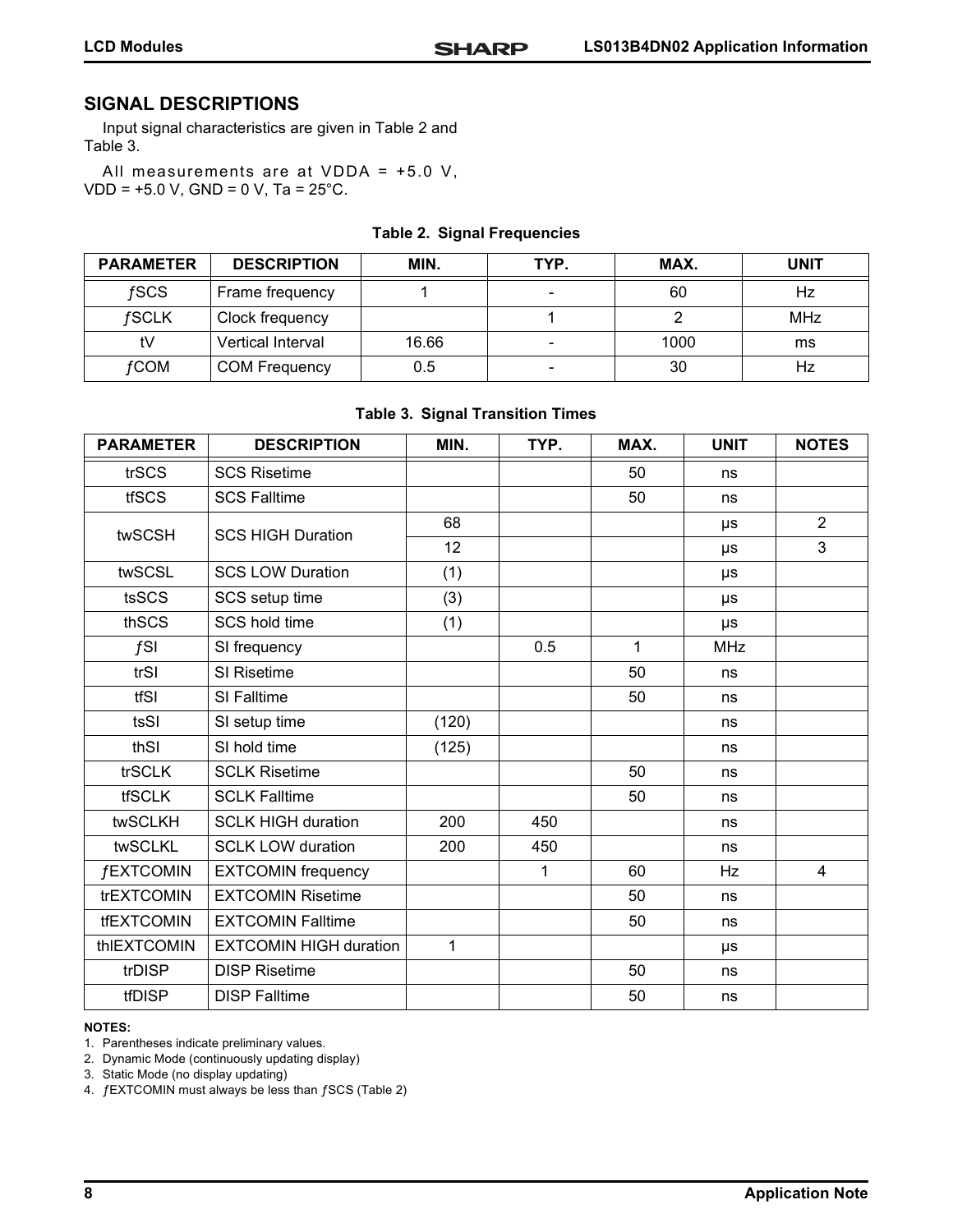# **Timing Diagrams**



**Figure 7. SCS, SI, SCLK, EXTCOMIN, and DISP Signals**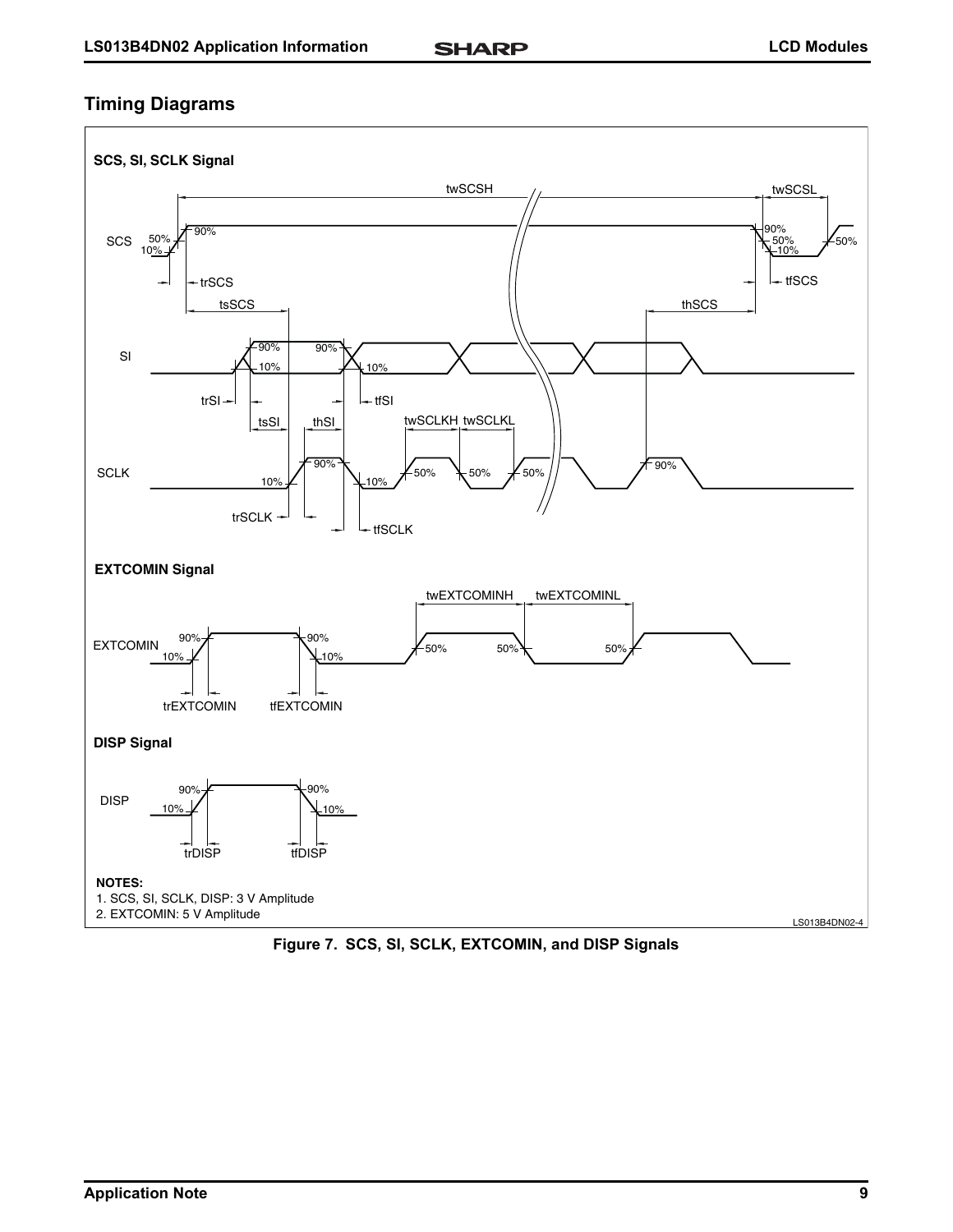# **PROGRAMMING**

For software commands, see the Application Note, *Programming Sharp's Memory LCDs,* by Ken Green.

In all the following diagrams and descriptions, these conventions are used:

• M0: MODE

When M0 is 'H', the module enters Dynamic Mode, where pixel data will be updated.

When M0 is 'L' the module remains in Static Mode, where pixel data is retained.

• M1: VCOM

This polarity-inversion flag enables a periodic polarity inversion on the panel to keep a latent charge from building up within the Liquid Crystal cells. When M1 is 'H' then  $VCOM = 'H'$  is output. If M1 is 'L' then VCOM = 'L' is output.

When EXTMODE = 'H', M1 value = XX (don't care). See *COM Inversion and Signal Selection.*

- M2: CLEAR ALL When M2 is 'L' then all flags are cleared. When a full
- display clearing is required, refer to *CLEAR ALL.* • D1 - D96: Display data
- Setting D(*n)* = 'L' sets that pixel to black. Conversely, Setting  $D(n)$  = 'H' sets that pixel to white.
- DUMMY DATA: Dummy data Dummy data is typically 'XX (don't care); however Sharp recommends setting bits to 'L'.

# **Data Addressing and Positions**

This part uses mixed addressing for columns and lines. Columns (X direction) are addressed using a 7-bit binary scheme, and lines (Y direction) are addressed directly as 96 bits. One line is the minimum addressable unit in the display; even if only one pixel in the line is to be updated, the entire line must be sent.

# **Dynamic Mode**

For software commands, see Sharp's Application Note, *Programming Sharp's Memory LCDs,* by Ken Green.

## **MULTIPLE LINE WRITE**

Dynamic Mode assumes the updating of at least one line in the display. During the Data Write period, data is stored in the panel's binary latch. During Data Transfer, the data from the latch is written to the panel memory, line-by-line. During the write to panel memory, data for the next line is latched.

Dynamic Mode is entered by sending M0 = H and  $M2 = L$ .

[Figure 9](#page-10-0) shows an example of writing multiple lines.

| P1, L1  | P2, L1          | P3, L1 |                     | P96, L1        |
|---------|-----------------|--------|---------------------|----------------|
|         | P1, L2   P2, L2 |        |                     |                |
| P1, L3  |                 |        |                     |                |
|         |                 |        | <b>DISPLAY SIDE</b> |                |
|         |                 |        |                     |                |
|         |                 |        |                     |                |
|         |                 |        |                     |                |
| P1, L96 |                 |        |                     | P96, L96       |
|         |                 |        |                     |                |
|         |                 |        |                     | LS013B4DN02-11 |

**Figure 8. Display Data Position**

| <b>LINE</b>    | <b>COLUMN ADDRESS</b> |                 |                 |                 |     |                 |     |
|----------------|-----------------------|-----------------|-----------------|-----------------|-----|-----------------|-----|
| <b>ADDRESS</b> | CA <sub>0</sub>       | CA <sub>1</sub> | CA <sub>2</sub> | CA <sub>3</sub> | CA4 | CA <sub>5</sub> | CA6 |
| L1             |                       |                 |                 |                 |     |                 |     |
| L2             |                       | H               |                 |                 |     |                 |     |
| L3             |                       | Н               |                 |                 |     |                 |     |
|                |                       |                 |                 |                 |     |                 |     |
| L94            |                       |                 | ┍               |                 |     |                 | Н   |
| L95            |                       | Н               | Н               | н               | н   |                 |     |
| L96            |                       |                 |                 |                 |     |                 | Н   |

**Table 4. Column (X direction) Addressing**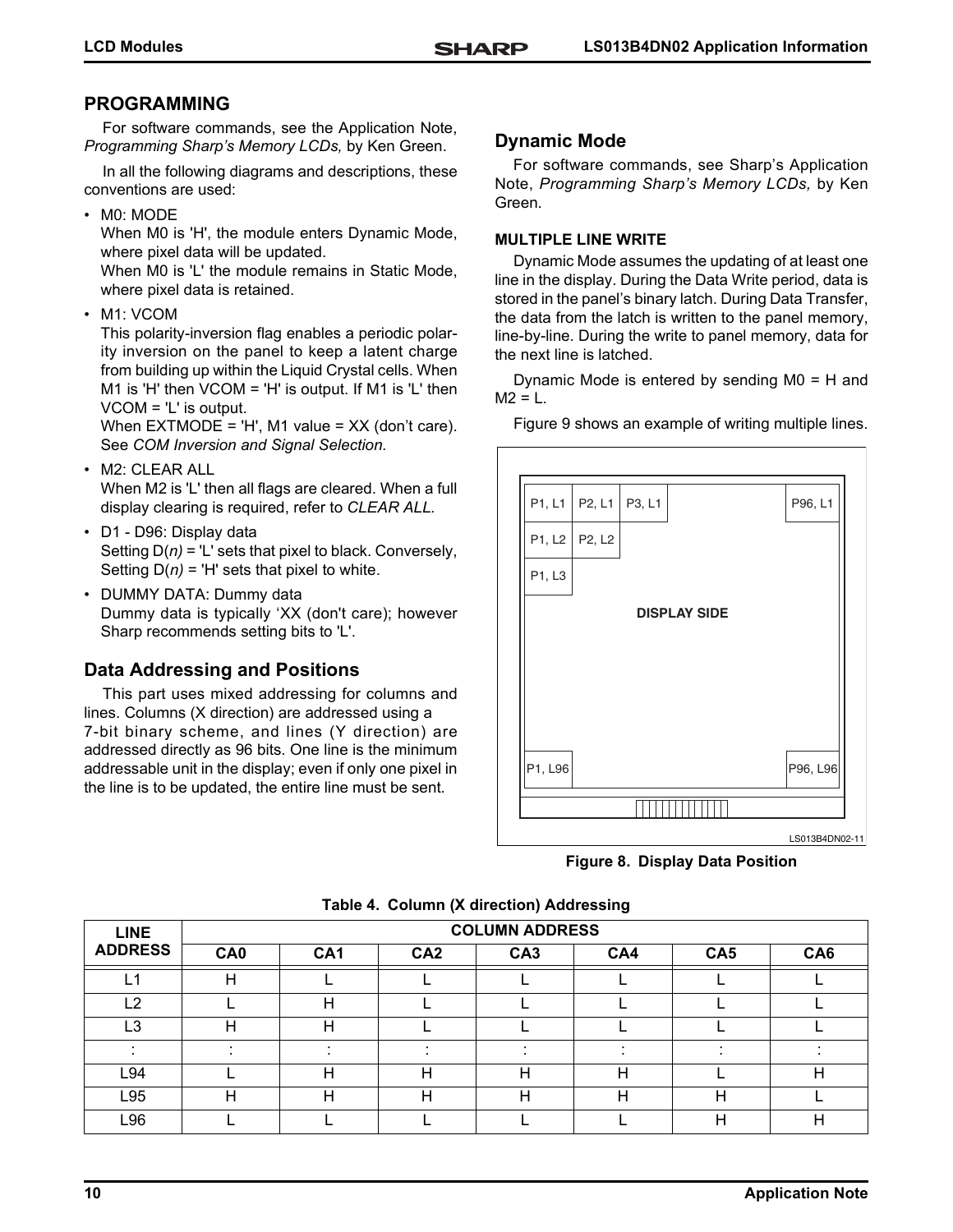

**Figure 9. Dynamic Mode Timing Diagram, Writing Multiple Lines**

## <span id="page-10-0"></span>**SINGLE LINE WRITE**

Writing a single line of data is much the same as writing multiple lines. During the Data Write period, data is stored in the panel's binary latch. During Data Transfer, the data from the latch is written to the panel memory, line-by-line. During the write to panel memory, data for the next line is latched.

Dynamic Mode is entered the same way, by sending  $MO = H$  and  $M2 = L$ .

[Figure 10](#page-10-1) shows an example of writing a single line.



<span id="page-10-1"></span>**Figure 10. Dynamic Mode Timing Diagram, Writing a Single Line**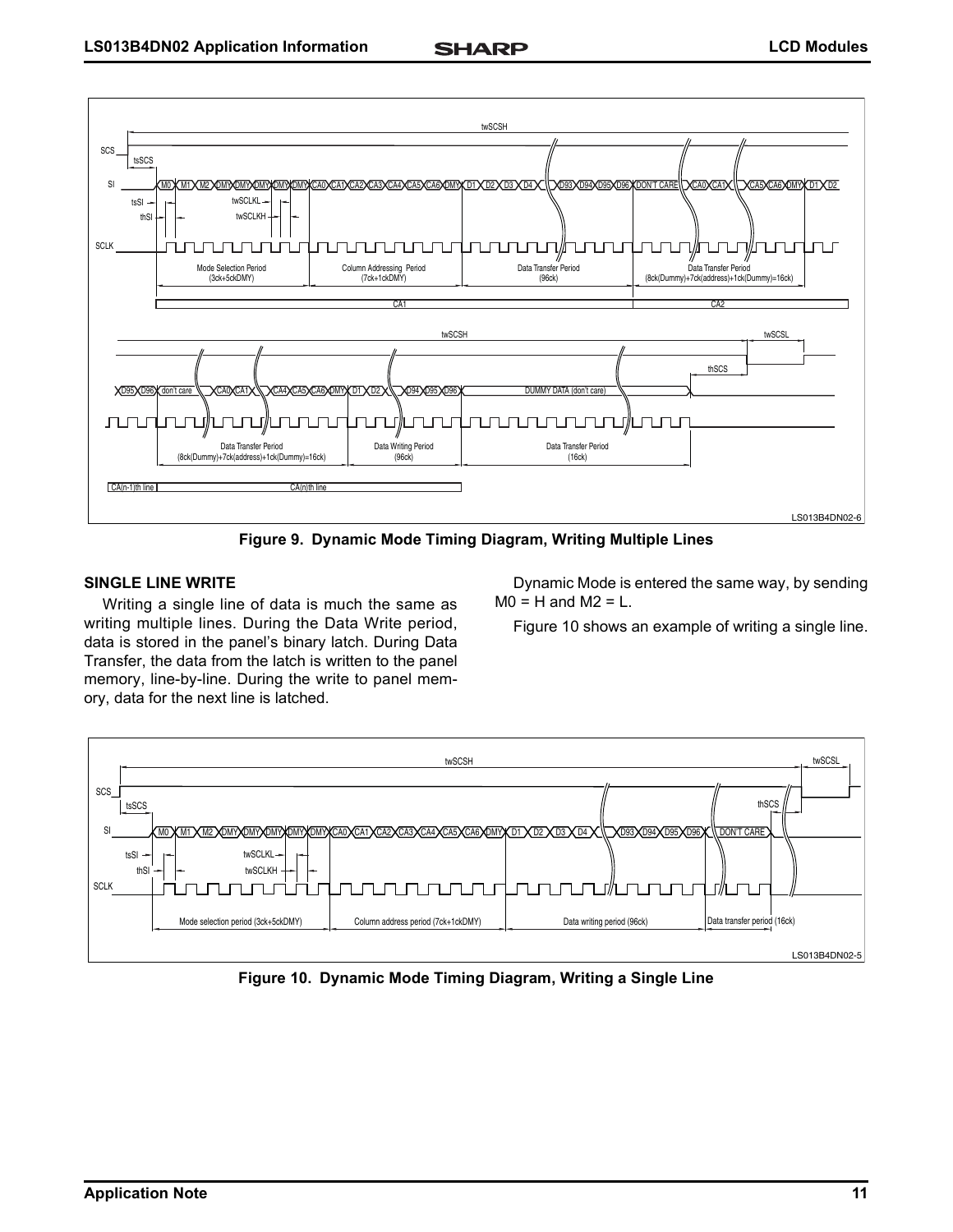# **Static Mode**

Static Mode is the module's lowest-power mode, with data latches and other circuitry powered down. Static Mode can be held indefinitely; as long as the panel has power and VCOM is toggled periodically.

Sharp recommends keeping maximum time between VCOM toggles to no more than one second, and refreshing data every two hours, to prevent stuck pixels.

Static Mode is entered by sending M0 = L and  $M2 = L$ .

#### **CLEAR ALL**

CLEAR ALL will clear all data from pixel memories and the display will revert to its normal white color.

CLEAR ALL is invoked by sending M0 = L and  $M2 = H$ .



**Figure 11. Static Mode Timing Diagram**



**Figure 12. CLEAR ALL Timing Diagram**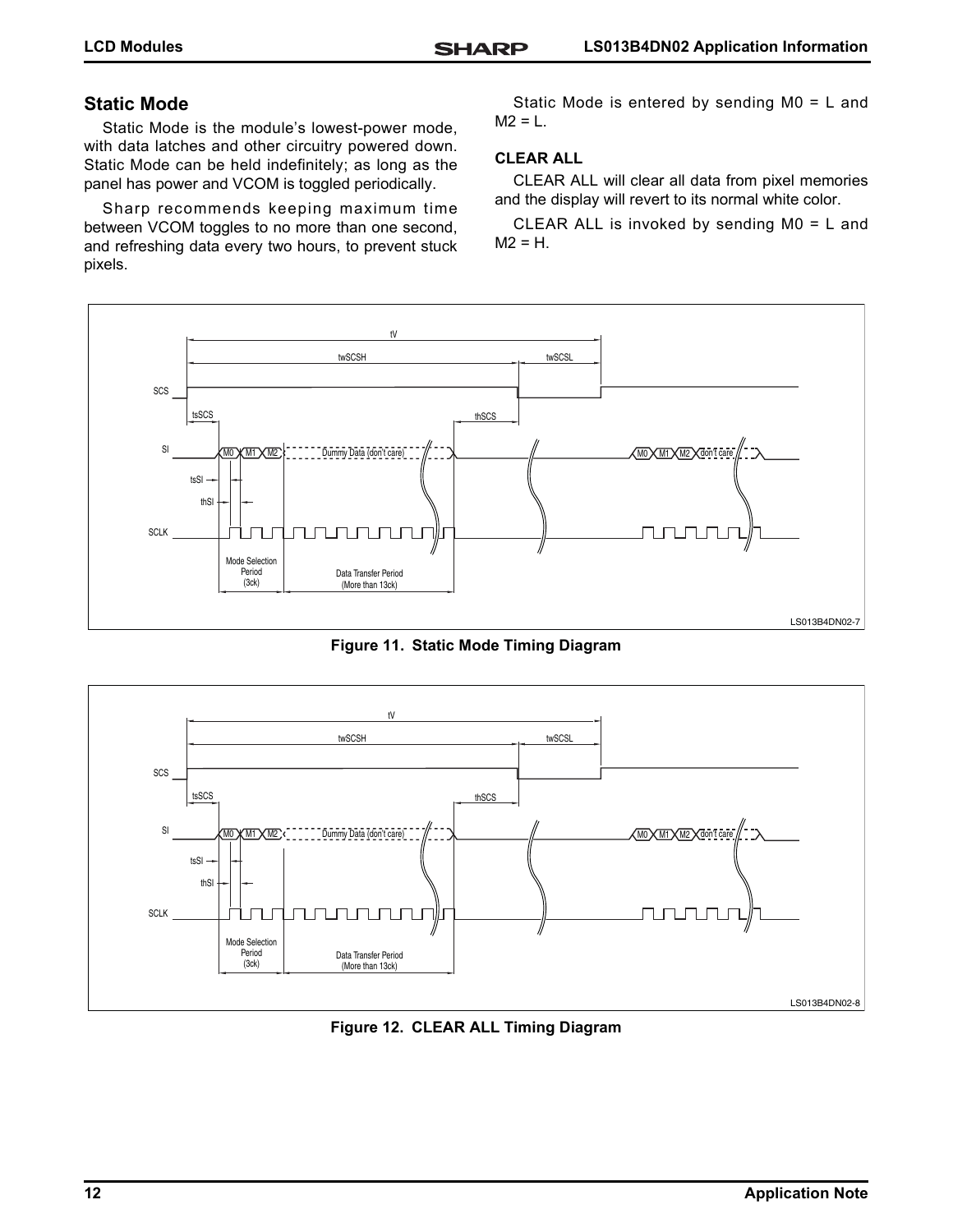# **VCOM Inversion**

Periodic VCOM inversion impresses a periodic polarity inversion across the panel to keep a latent charge from building up within the Liquid Crystal cell. It can be implemented either through software or through hardware. In either implementation, the positive and negative inversion intervals should be kept as equal as possible, and intervals should not exceed one second.

To implement VCOM inversion in software, the M1 bit is periodically toggled. When M1 is 'H' then VCOM = 'H' is output to the panel. If M1 is 'L' then VCOM = 'L' is output to the panel. To set the panel for software toggling of M1, tie EXTMODE to VSS as shown in [Figure 13](#page-12-1).

When implementing a VCOM toggle through hardware, EXTMODE is set to 'H', and the M1 value becomes XX (don't care). Hardware then toggles EXTCOMIN, and the timing between toggles of this line sets the VCOM inversion interval. Therefore, it's important not to allow the toggling interval of EXTCOMIN to exceed one second. To set the panel for software toggling of M1, tie EXTMODE to VDD as shown in [Figure 14](#page-12-0).

The LC cell inversion polarity toggle is armed when EXTCOMIN rises. Internal signal COMZ toggles with each rise of EXTCOMIN, and latches the VCOM transition. The VCOM transition takes place upon the next clock transition of SCS. Again, keep the duty cycle of EXTCOMIN at 50%.

| 1              | <b>SCLK</b>     |               |
|----------------|-----------------|---------------|
| $\overline{2}$ | <b>SI</b>       |               |
| 3              | SCS             |               |
| 4              | <b>EXTCOMIN</b> |               |
| 5              | <b>DISP</b>     |               |
| 6              | <b>VDDA</b>     |               |
| $\overline{7}$ | <b>VDD</b>      |               |
| 8              | <b>EXTMODE</b>  |               |
| 9              | <b>VSS</b>      |               |
| 10             | <b>VSSA</b>     |               |
|                |                 |               |
|                |                 | LS013B4DN02-1 |

**Figure 13. VCOM Software Input**

<span id="page-12-1"></span>

<span id="page-12-0"></span>**Figure 14. VCOM Hardware Input**



**Figure 15. EXTMODE = L, Software VCOM Toggle**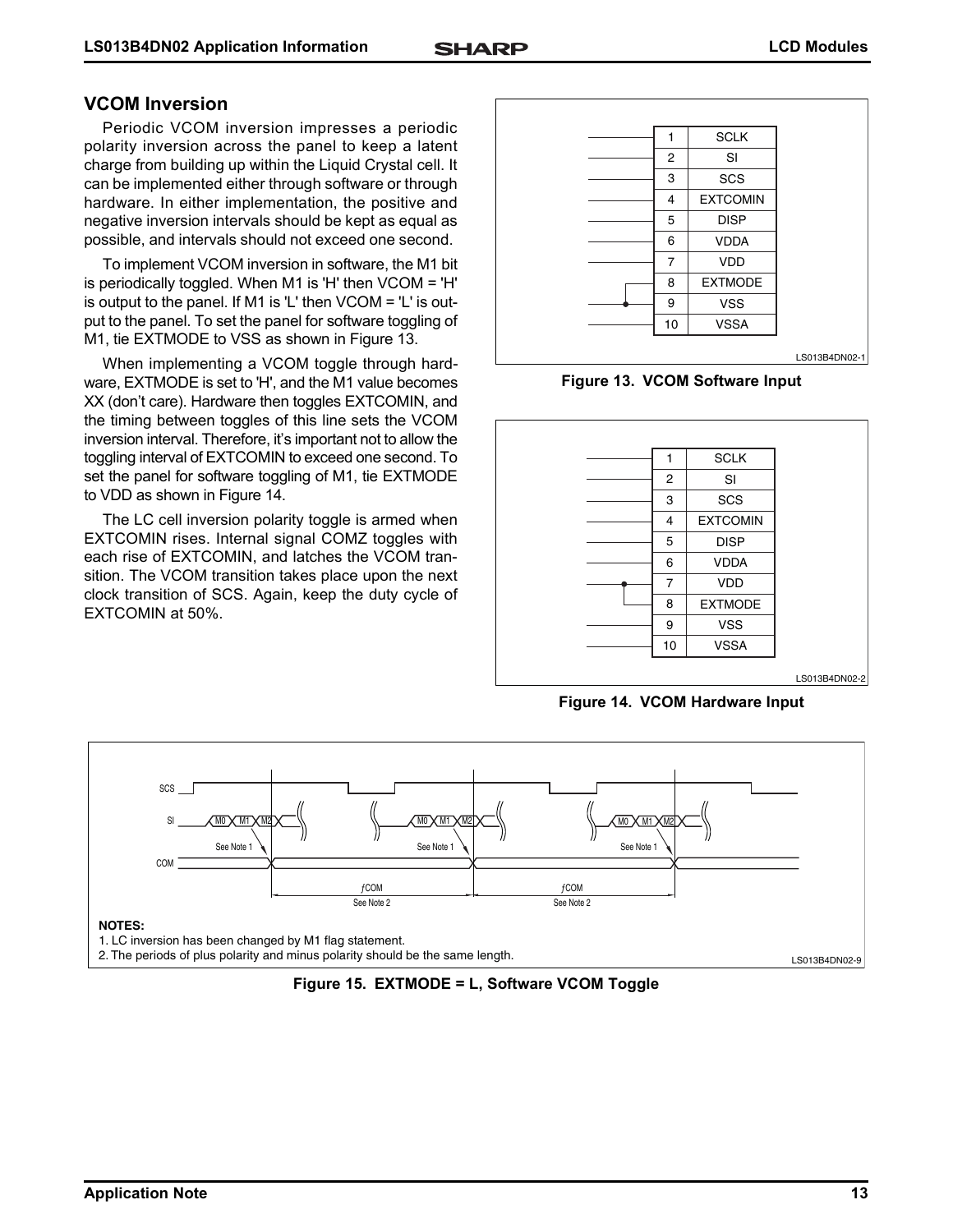



These Truth Tables show how VCOM is implemented in both hardware and software.

**Table 5. EXTMODE = L**

| <b>EXTCOMIN</b> | COM                              |
|-----------------|----------------------------------|
|                 |                                  |
|                 | Depends entirely on status of M1 |
| H (rising edge) |                                  |
| H (rising edge) |                                  |

#### **Table 6. EXTMODE = H Relationship of COMZ to VCOM**

| <b>COMZ</b> | <b>VCOM</b> |           |  |
|-------------|-------------|-----------|--|
|             | $SCS = L$   | $SCS = H$ |  |
|             |             | $Qn-1$    |  |
|             |             | $Qn-1$    |  |

**NOTE:** Qn-1: VCOM changes polarity at the falling edge of SCS.

**Table 7. EXTMODE = H, Relationship of COMZ to EXTCOMIN**

| <b>EXTCOMIN</b> | <b>COMZ</b>                               |  |  |
|-----------------|-------------------------------------------|--|--|
|                 | <b>Before Inversion   After Inversion</b> |  |  |
|                 |                                           |  |  |
|                 |                                           |  |  |
| H (rising edge) |                                           |  |  |
| H (rising edge) |                                           |  |  |

**NOTE:** COMZ is inverted with each rising of EXTMODE.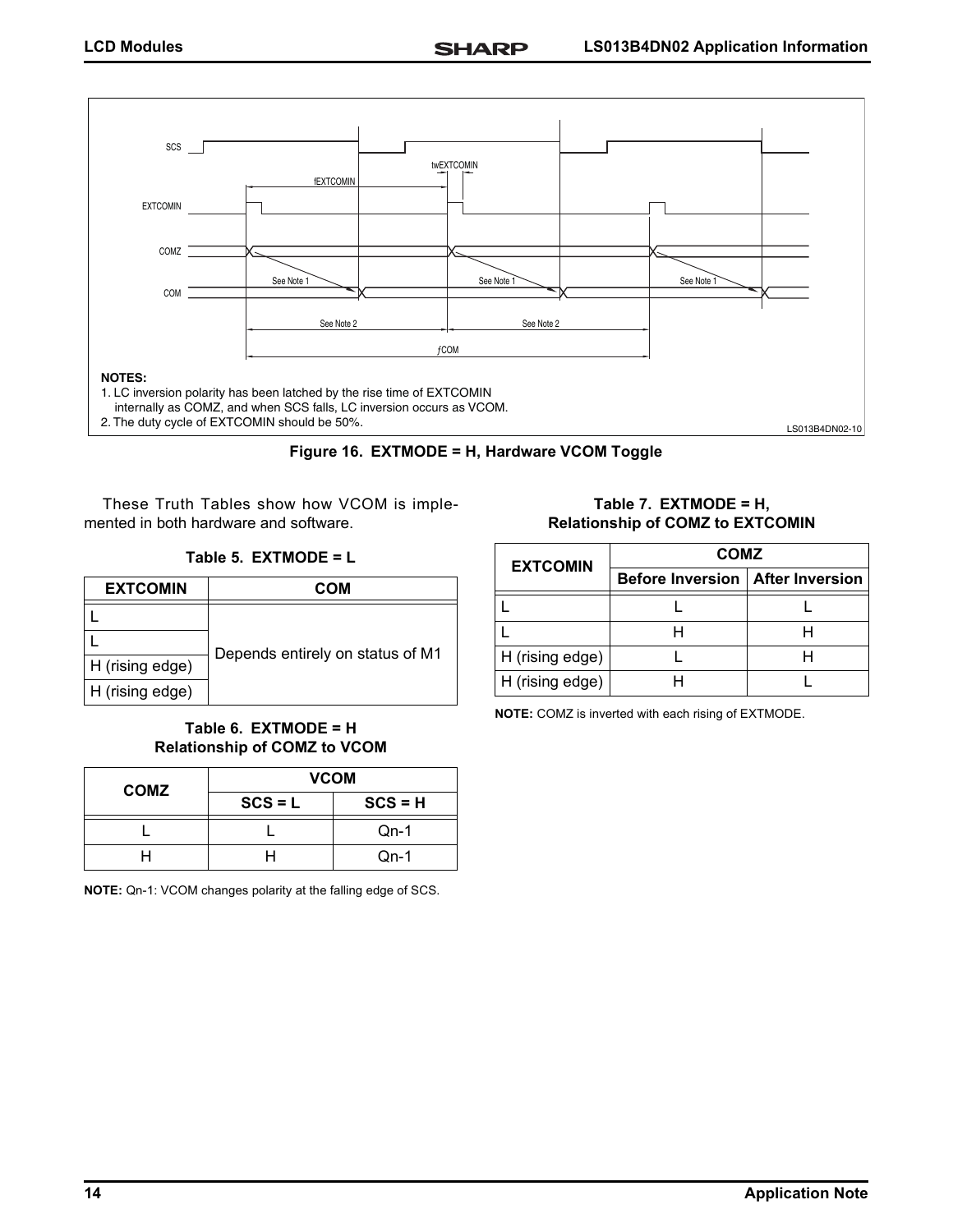# **DESIGN NOTES**

- 1. This device is static sensitive. Handle it only in a static-safe environment.
- 2. Do not press on the surface of the module, and do not stack modules in such a way that pressure will be applied to the surfaces or to the connector area. The safest place for temporary storage of modules is in their shipping tray.
- 3. The connector on this module is designed for a limited number of insertions. Do not attempt to solder directly to the connector.
- 4. This set of Specifications gives definite environmental, electrical, and signal drive conditions for the operation of this module. Operating it outside of these given limits can reduce image quality, shorten its life, or cause it to fail altogether.
- 5. When displaying static images, Sharp recommends refreshing the image data every two hours to prevent stuck pixels.
- 6. When storing this module, keep it from long periods of exposure to direct sunlight or other sources of ultraviolet light. Recommended storage is in a dark place.
- 7. The liquid crystal material in this module will solidify if stored below the rated temperature, and will become an isotropic liquid if stored above the rated storage temperatures. After such storage, the material may not return to its original properties.
- 8. Use of decoupling capacitors is recommended. See *Electrical Specifications.*
- 9. This device can be powered from a 3V system with these power supply ICs. See *Power Supply Reference Circuits* for more information.
	- SII: S-8821 Charge Pump Power Supply IC
	- National Semiconductor: LM2750 Charge Pump Power Supply IC

## **Table 10. Electrical Specifications for 3 V Step-up Power Supply ICs**

| <b>PART</b>   | V IN (V) |      | V OUT (V) |      | I OUT (mA) |    |
|---------------|----------|------|-----------|------|------------|----|
| <b>NUMBER</b> | MIN.     | MAX. | MIN.      | TYP. | MAX.       |    |
| S-8821        | 2.8      | 5.0  | 4.9       | 5.0  | 5.1        | 40 |
| LM2750        | 2.7      | 5.6  | 4.8       | 5.0  | 5.2        | 40 |

#### **NOTES:**

1. Refer to each manufacturer's specifications for more information.

2. This information is for reference. Evaluate the parts in actual use.

#### **POWER SUPPLY REFERENCE CIRCUITS**



**Figure 17. S-8821 Reference Circuit**



**Figure 18. LM2750 Reference Circuit**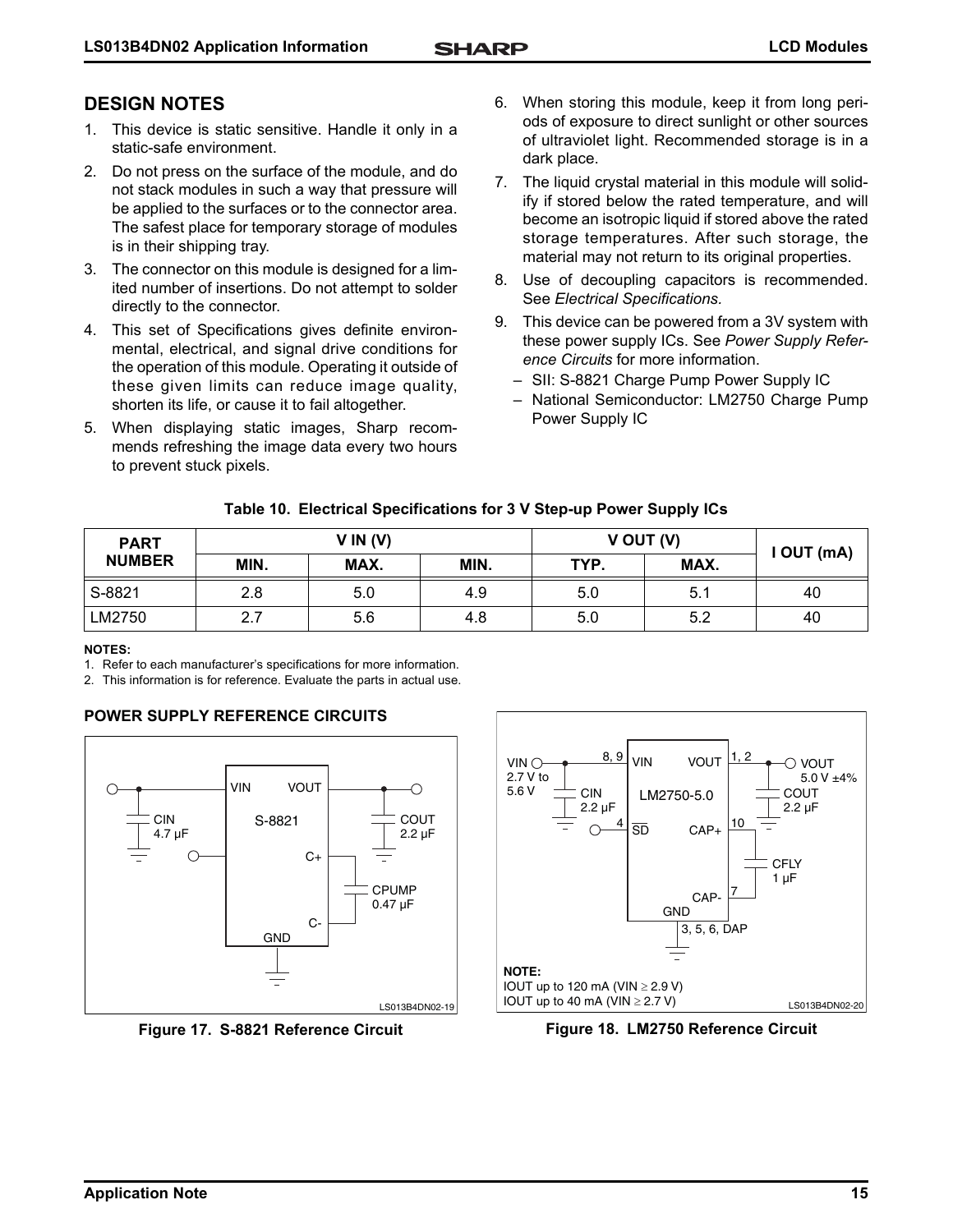# **HANDLING, STORAGE, AND PACKAGING**

- 1. This module is not made to be disassembled. Doing so may cause permanent damage.
- 2. The liquid crystal material in this module is injurious to humans. Do not allow it to get into the eyes or mouth. If any liquid crystal material gets on skin or clothing, immediately wash it out with soap and water.
- 3. This module is RoHS compliant, and does not use any ODS (1,1,1-Trichloroethane, CCL4) in its materials or in its production processes.
- 4. When discarding this module, dispose of it as glass waste. This LCD module contains no harmful substances. The liquid crystal panel contains no dangerous or harmful substances. The liquid crystal cell contains an extremely small amount of liquid crystal (approx.100 mg) and therefore will not leak; even if the panel should break.
- 5. The material used in this panel has a median lethal dose (LD50) of greater than 2,000 mg/kg and tests negative (Aims test) for mutagenic properties.

## **Storage**

- 1. Store these devices at a temperature range between 0°C and 40°C, at 60% RH or less.
- 2. Use within 3 months.
- 3. Open the package within an area that has proper static control precautions, and more than 50% RH.
- 4. When storing this module, keep it from long periods of exposure to direct sunlight or other sources of ultraviolet light. Recommended storage is in a dark place.

# **Packaging**

[Figure 19](#page-15-1) shows the serial number schema.

[Figure 20](#page-15-0) shows the location where the serial number is printed.



**Figure 19. Serial Number**

<span id="page-15-1"></span>

<span id="page-15-0"></span>**Figure 20. Serial Number Location**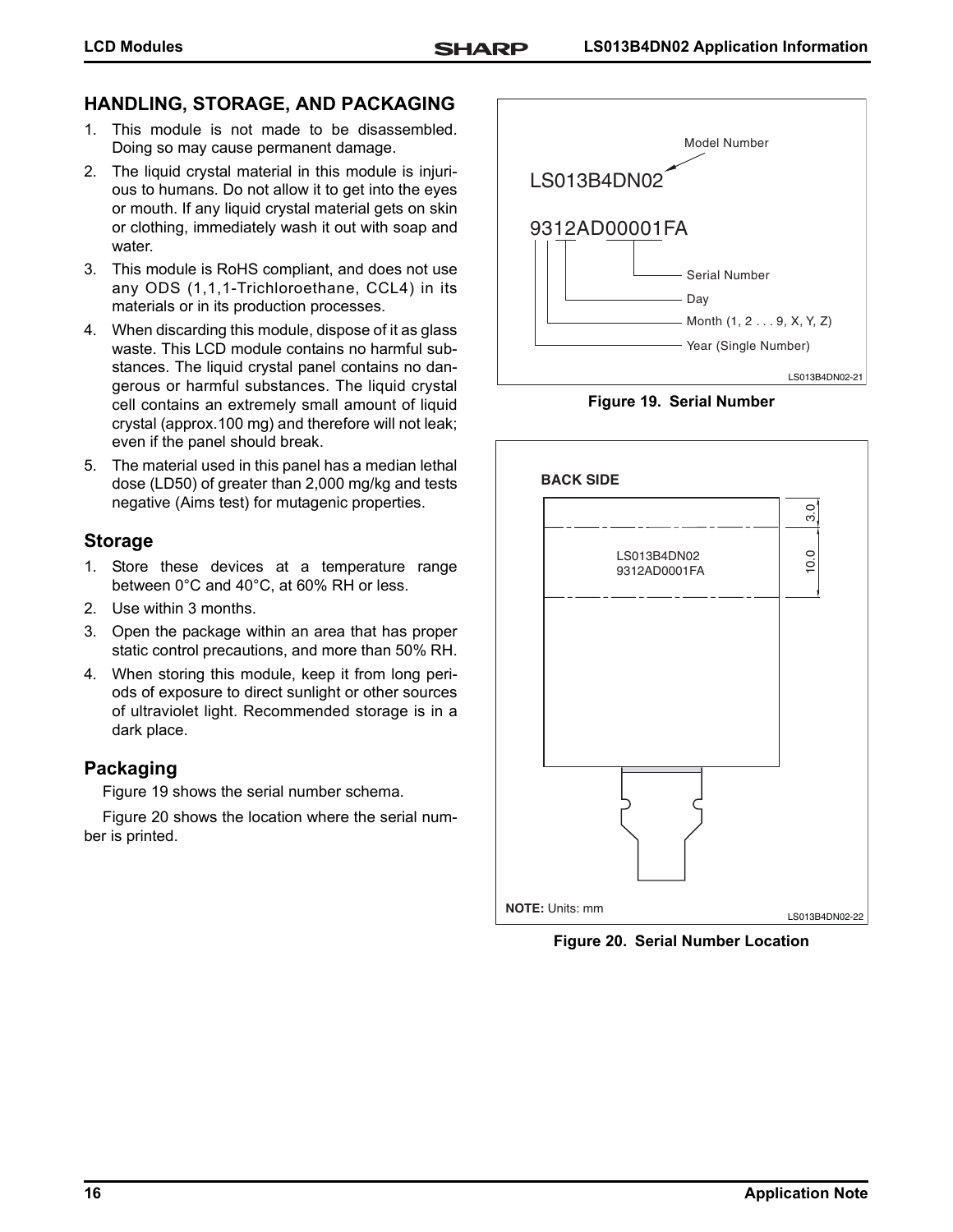# **Packaging Diagrams**

Stack no more than 12 cartons high. Product is packed in lots of 800.



**Figure 21. Packaging Format**



**Figure 22. Package Labeling**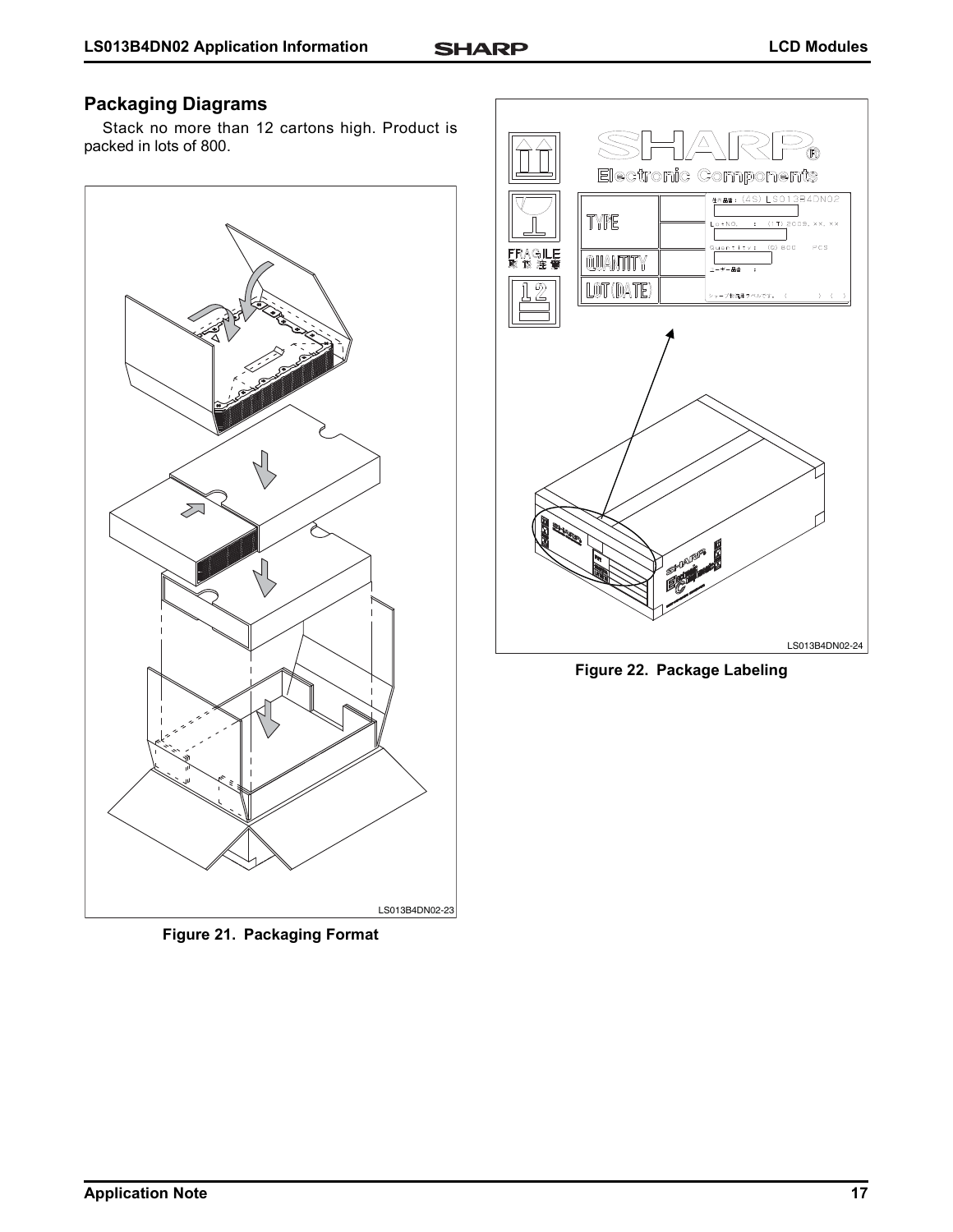# **RELIABILITY Environmental Reliability**

#### **Table 5. Test Item Reliability**

| NO. | <b>TEST ITEM</b>                                        | <b>TEST CONDITION</b>                                               |
|-----|---------------------------------------------------------|---------------------------------------------------------------------|
| 1   | High temperature<br>storage test                        | $Ta = 80^{\circ}C$ , 240h                                           |
| 2   | Low temperature<br>storage test                         | $Ta = 35^{\circ}C$ , 240h                                           |
| 3   | High temperature<br>and high humidity<br>operating test | $Tp = 40^{\circ}C/95\% \text{ RH}$ ,<br>240h                        |
| 4   | High temperature<br>operating test                      | $Tp = 70^{\circ}C$ , 240h                                           |
| 5   | Low temperature<br>operating test                       | $Tp = -20^{\circ}C$ , 240h                                          |
| 6   | Shock test<br>(non-operating)                           | Ta = -30 $^{\circ}$ C (1h) to +80 $^{\circ}$ C<br>$(1h)$ / 5 cycles |
| 7   | Electrostatic<br>discharge test                         | ±200 V, 200 pF (0 Ω)<br>once per terminal                           |

#### **NOTES:**

1. Ta = ambient temperature,  $Tp =$  panel temperature

2. Check for any items which impair display function.

# **Physical Reliability**

The Panel surface stress specification parameter is the stress force [N] before image failure.

Load test: Minimum 120[N]; on an LCD panel with UV protection film, fixed to a test stage.

Pressure point is the center of the panel, with a ϕ10 mm column, at 1 mm/minute.

Full pressure is held for 5 seconds after achievement, then released.